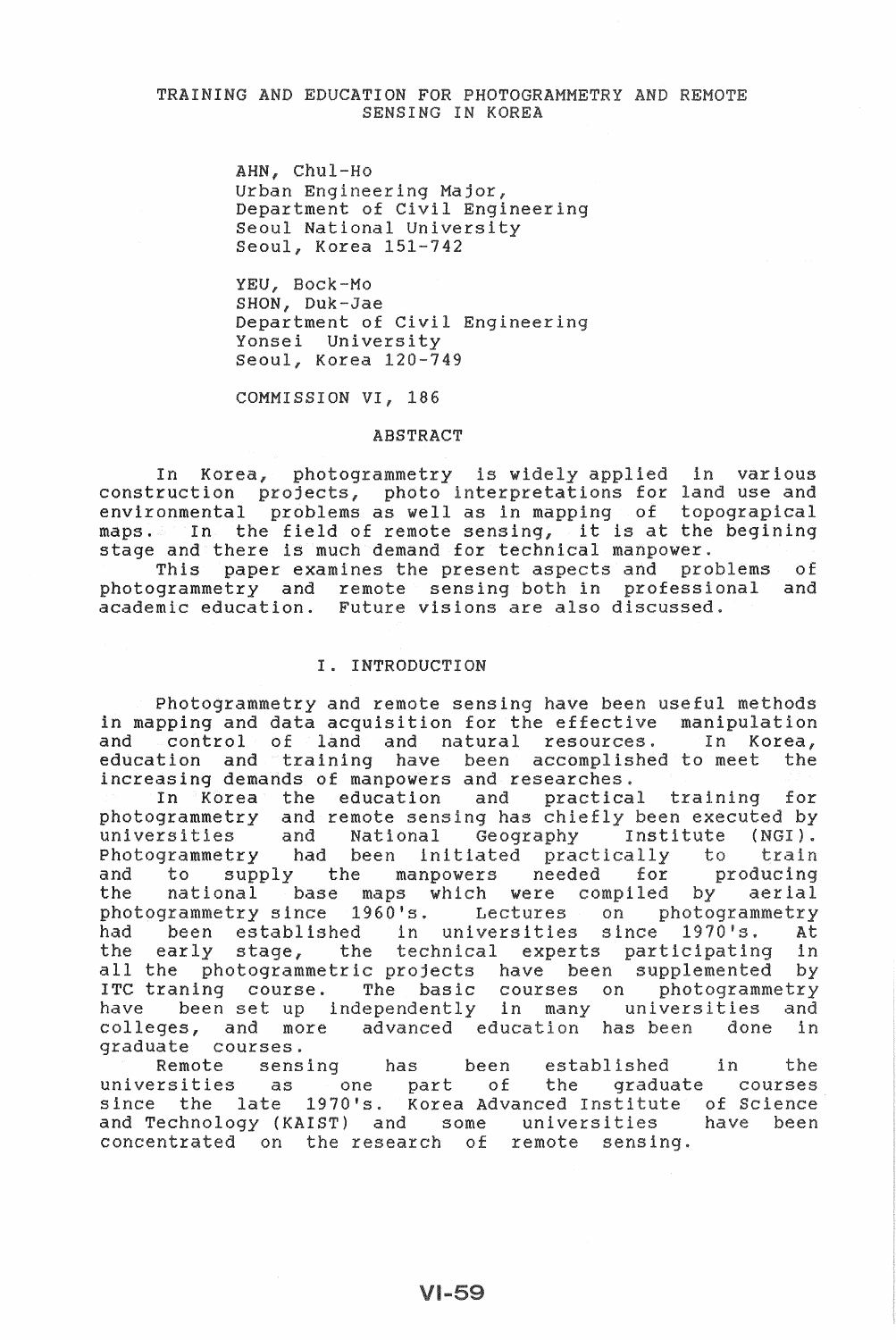sensing are established r of civil engineering, tment as department or civil engineering,<br>., they are generally set up in civil engineering. Because there are only photogramme majoring in no in Korea, the primary and overall and e subjects are carried out by those departments.

on the other hand, the recent tendencies of<br>photogrammetry and remote sensing have been actively 0n the recent tendencies of studied in graduate school and research institutes. Through the lectures like advanced photogrammetry, analytical photogrammetry, advanced remote sensing, applied photogrammetry, and applied remote sensing, etc., the most interesting and researchable topics to that period are

studied and dicussed.<br>Table 1 shows relevant subjects to photogrammetry and remote sensing at the representative  $22$  universities (12 national and public, 10 private ) in Korea. Two - year<br>colleges which give the lectures on photogrammetry colleges which give the lectures on photogrammetry are not included here. This table also shows that are not included here. This table also shows that<br>photogrammetry is generally set up in numerous undergraduate courses but remote sensing is not so. While relatively various subjects pertinent to photogrammetry and remote sensing are established in graduate courses.

Nowadays lectures relevant to photogrammetry and sensing are opened in 30 universities or more over 100 universities in Korea, and 900-1000 s subjects pertinent to photogrammetry and remote the subjects pertinent to photogrammetry and remote<br>sensing as required or an elective curriculum in undergraduate course. Graduate courses on photogrammetry and remote sensing are established in about 10 universities. Among these universities doctoral course is concentrately set up in Yonsei Univ., Chung-Nam National Univ., Seoul National Univ., Seoul Municipal Univ., Dong-a Univ., Hanyang Univ., 20-30 masters and 2-5 doctors have acquired their degrees from these universities each since 1980's.

The number of relevant subjects to photogrammetry and sensing is 32 ( 21 in photogrammetry, 9 in photo etation , 2 in remote sensing ) and amounts to  $27\%$  of total 119 subjects including 87 related disciplines. This corresponds to about 4% of major subjects in science r corresponds to about 4% or major subjects in science<br>engineering departments. Photogrammetry (17.6%) and engineering departments.<br>
commands an overwhelming majority and remote sensing (1.7%)<br>
is not set up except in some departments. Photo is not set up except in some departments. interpretation ( about  $7.6%$  ) is chiefly established in  $q = q$  about  $q = 7.6%$  is chiefly established in geology, forestry, landscape architecture , agriculture, etc.

r in countrary to that of undergraduate course. This holds ulture , etc.<br>The subjects on photogrammetry, photo interpretation and sensing are much more offered (52 %) in graduate course about 15% of the whole offered subjects in the graduate courses of engineering and sciences.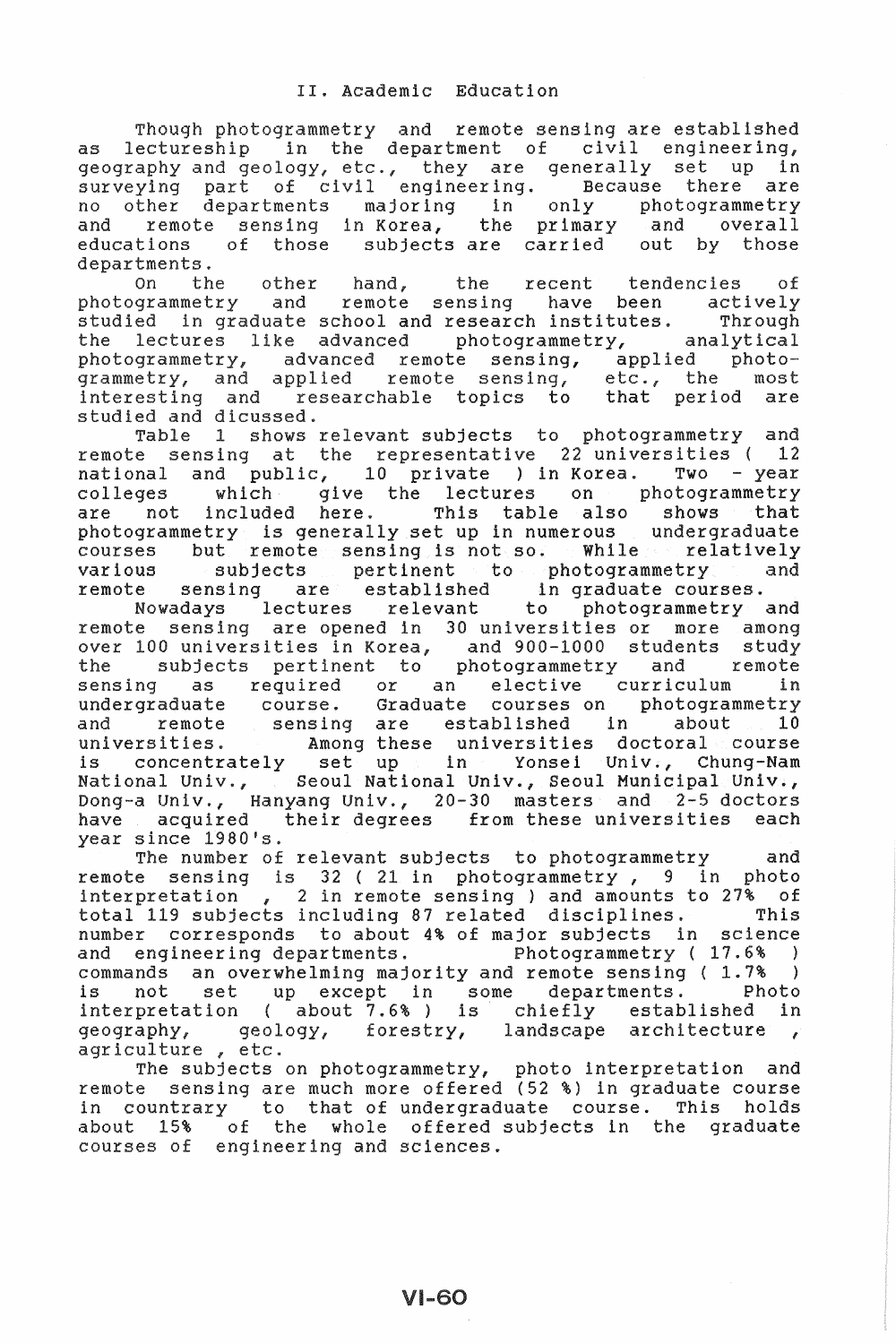|                                                              |        |                             |   |                |              |      |   | Discipline |   |                |   |             |             |                |            |
|--------------------------------------------------------------|--------|-----------------------------|---|----------------|--------------|------|---|------------|---|----------------|---|-------------|-------------|----------------|------------|
| Course subject                                               |        | $a^*$                       | b | Ċ              |              | d    | ē |            | f | $\overline{9}$ | ħ | $\mathbf i$ | j           |                | Total      |
| PHOTOGRAMMETRY                                               |        |                             |   |                |              |      |   |            |   |                |   |             |             |                |            |
| Principles of photogrammetry                                 | $17^+$ |                             | 1 |                |              |      |   | 1          |   |                |   |             | Í           | 20             |            |
| Advanced photogrammetry                                      |        | $(18)^7$                    |   |                |              |      |   |            |   |                |   |             | $(1)$ $(1)$ |                | (20)       |
| Non-topographic photogrammetry<br>Close-range photogrammetry |        | (1)<br>(1)                  |   |                |              |      |   |            |   |                |   |             |             |                | (1)<br>(1) |
| Terrestrial photogrammetry                                   |        | (1)                         |   |                |              |      |   |            |   |                |   |             |             |                | (1)        |
| Exercise in photogrammetric                                  |        | 1(2)                        |   |                |              |      |   |            |   |                |   |             |             | 1              | (2)        |
| surveying                                                    |        |                             |   |                |              |      |   |            |   |                |   |             |             |                |            |
| PHOTO-INTERPRETATION                                         |        |                             |   |                |              |      |   |            |   |                |   |             |             |                |            |
| Principles of photo-interpretation                           |        | (2)                         |   |                |              |      |   |            |   |                |   |             |             |                | (2)        |
| Advanced photo-interpretation                                |        | (1)                         |   |                |              |      |   |            |   |                |   |             |             |                | (1)        |
| Aerial photo-interpretation                                  |        |                             | 3 |                | $\mathbf{1}$ |      | 1 | 1          |   |                |   |             |             | 6              |            |
| Photogrammetric application<br>: Engr.                       |        | (1)                         |   |                |              |      |   |            |   |                |   |             |             |                | (1)        |
| Photogrammetric application                                  |        |                             |   |                |              | 1(1) |   |            |   |                |   |             |             | 1              | (1)        |
| : Forestry                                                   |        |                             |   |                |              |      |   |            |   |                |   |             |             |                |            |
| Photogrammetric application<br>: Geology                     |        |                             |   | $\overline{2}$ |              |      |   |            |   |                |   |             |             | $\overline{2}$ |            |
| REMOTE SENSING                                               |        |                             |   |                |              |      |   |            |   |                |   |             |             |                |            |
| Principles of remote sensing                                 |        | 1(3)                        |   |                |              | (1)  |   |            |   |                |   |             |             | 1              | (4)        |
| Analytical remote sensing                                    |        | (3)                         |   |                |              |      |   |            |   |                |   |             |             |                | (3)        |
| Advanced remote sensing                                      |        | (9) (1)                     |   |                |              |      |   |            |   |                |   | (1)         |             |                | (10)       |
| Remote sensing application : Engr.                           |        | (2)                         |   |                |              |      |   |            |   |                |   |             |             |                | (2)        |
| Digital image processing                                     |        |                             |   |                |              |      |   |            |   | (3)            |   |             |             |                | (3)        |
| Satellite meteorology                                        |        |                             |   |                |              |      |   |            |   |                | 1 |             |             | 1              |            |
| <b>RELATED SUBJECT</b>                                       |        |                             |   |                |              |      |   |            |   |                |   |             |             |                |            |
| <b>GIS / LIS</b>                                             |        | (4)                         |   |                |              |      |   |            |   |                |   |             |             |                | (4)        |
| Cartography                                                  |        | 1(3)4(9)                    |   |                |              |      |   |            |   |                |   | 1           | 1(1)        | 7              | (13)       |
| Theory of observation                                        |        | (11)                        |   |                |              |      |   |            |   |                |   |             | (1) (1)     |                | (13)       |
| Graphical analysis                                           |        | (3)                         |   |                |              |      |   |            |   | (3)            |   |             |             |                | (6)        |
| Geodesy                                                      |        | 2(5)                        |   | (2)            |              |      |   |            |   |                |   |             | (1)         | 2              | (8)        |
| Surveying                                                    | 67     |                             |   |                | 1            |      | 1 | 2          |   |                |   |             | $2(1)$ 5(3) | 78             | (4)        |
| Total                                                        |        | 89 (69) 8(10) 2( 2) 3( 2) 2 |   |                |              |      |   | 4          |   | (6)1           |   |             | $3(4)$ 7(7) | 119            | (100)      |

# Table 1. Courses on Photogrammetry and Remote Sensing Relevant Disciplines offered by Universties and Colleges in Korea, <sup>1987</sup>

<sup>f</sup>(al Civil engineering (b) Geograqphy. (c) Geology.

(d) Forestry. (e) Landscape archi tecture. (f) Agriculture.

(g) Electronics/Computer science. (h) Atmosphere science.

(i) Oceanography. (j) Cadastre.

+ Numbers without parentheses are for undergraduate courses.

t Numbers within parentheses are for graduate courses.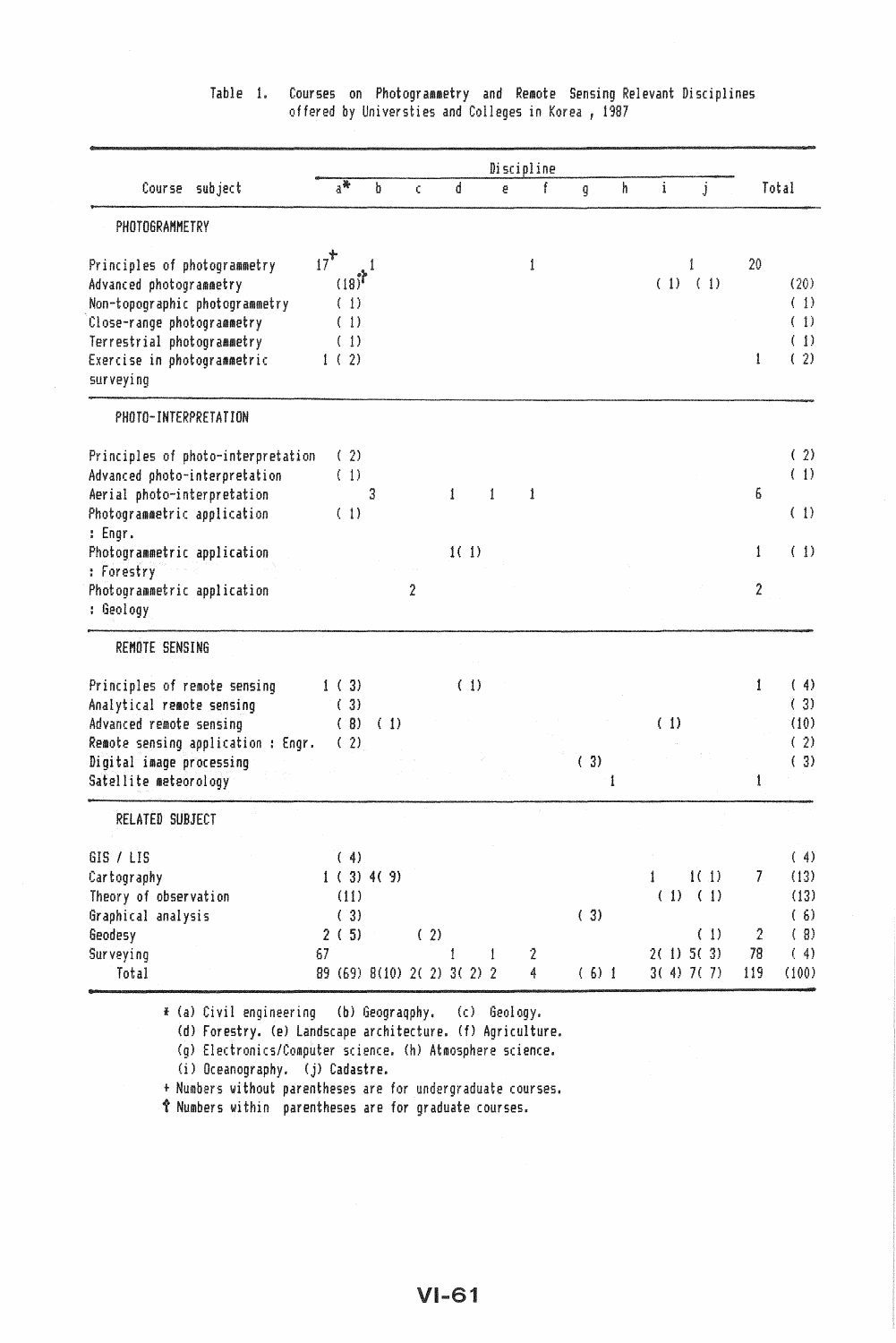|                          |                                |       |                | Total |      |              |                |       |              |     |              |                |                |
|--------------------------|--------------------------------|-------|----------------|-------|------|--------------|----------------|-------|--------------|-----|--------------|----------------|----------------|
| subject<br>course        | $a^*$                          | b     |                | C     | d    | e            | f              | g     | h.           | i   | j            | Under<br>grad. | Post<br>grad.  |
| Photogrammetry           | $18(23)^{8}1^{+}$              |       |                |       |      |              | 1              |       |              |     | $(1)$ $1(1)$ | 21(17.62)      | $(25)(25\%)$   |
| Photo<br>-interpretation | (4)3                           |       | $\overline{2}$ |       | 2(1) | $\mathbf{1}$ | 1              |       |              |     |              | 9(.7.62)       | (5)(52)        |
| Remote sensing           | 1(16)                          | - (1) |                |       | (1)  |              |                | (3) 1 |              | (1) |              | 2(1.72)        | (22)(222)      |
| Subtotal                 | $19(43)$ 4(1) 2                |       |                |       | 2(2) | $\mathbf{1}$ | 2              | (3) 1 |              |     | (2) 1(1)     | 32(26.92)      | (52)(52%)      |
| Related                  | $70(26)$ 4(9)                  |       |                | (2)1  |      | 1            | $\overline{2}$ | (3)   |              |     | 3(2) 6(6)    | 87(73, 12)     | (48)(482)      |
| discipline<br>Total      | $89(69)$ $8(10)$ $2(2)$ $3(2)$ |       |                |       |      | -2           | 4              | (6)   | $\mathbf{1}$ |     | $3(4)$ 7(7)  | 119(100.02)    | $(100)(100\%)$ |

Table 2. Academic educational courses in Korea by discipline and by subject, 1987.

\* + + same as Table 1.

It is known that the department of civil engineering<br>s the most numerous courses : 75% (89 of 119 ) in offers the most numerous courses 75% ( 89 of 119 ) in undergraduate and 69% (69 of 119) in graduate. This is<br>not only because a lot of investigation data are obtained only because a lot of investigation data are not from the department of civil engineering but because, in Korea, and remote sensing are introduced studied as a subject associated with s engineering. subject associated with surveying and civil engineering.<br>However it can be regarded that this is actual trend, because sensing are not yet widely offered in any other departments.

to the fields are as follows. It is t courses on photogrammetry are evident from  $\alpha$  few offered by agriculture, The Pinciples of Photogrammetry of photogrammetry. While advanced photogrammetry deals with the topics like analytical advanced photogrammetry dears with the topics like analytical<br>orientation, strip & block adjustments, gross error detection and deformation analysis, etc.

o interpretation & remote sensing courses are offered in undergraduate course architecture, electronics,<br>, etc. for the purpose of while remote sensing courses are intensively offered in While remote s<br>graduate courses. fores science and lication in each landscape agriculture descipline.

For the related disciplines surveying is most numerously offered, while cartography, theory of observation, graphical analysis and geodesy are offered relatively evenly.

GIS / LIS which is recently introduced are offered by the graduate courses of civil engineering.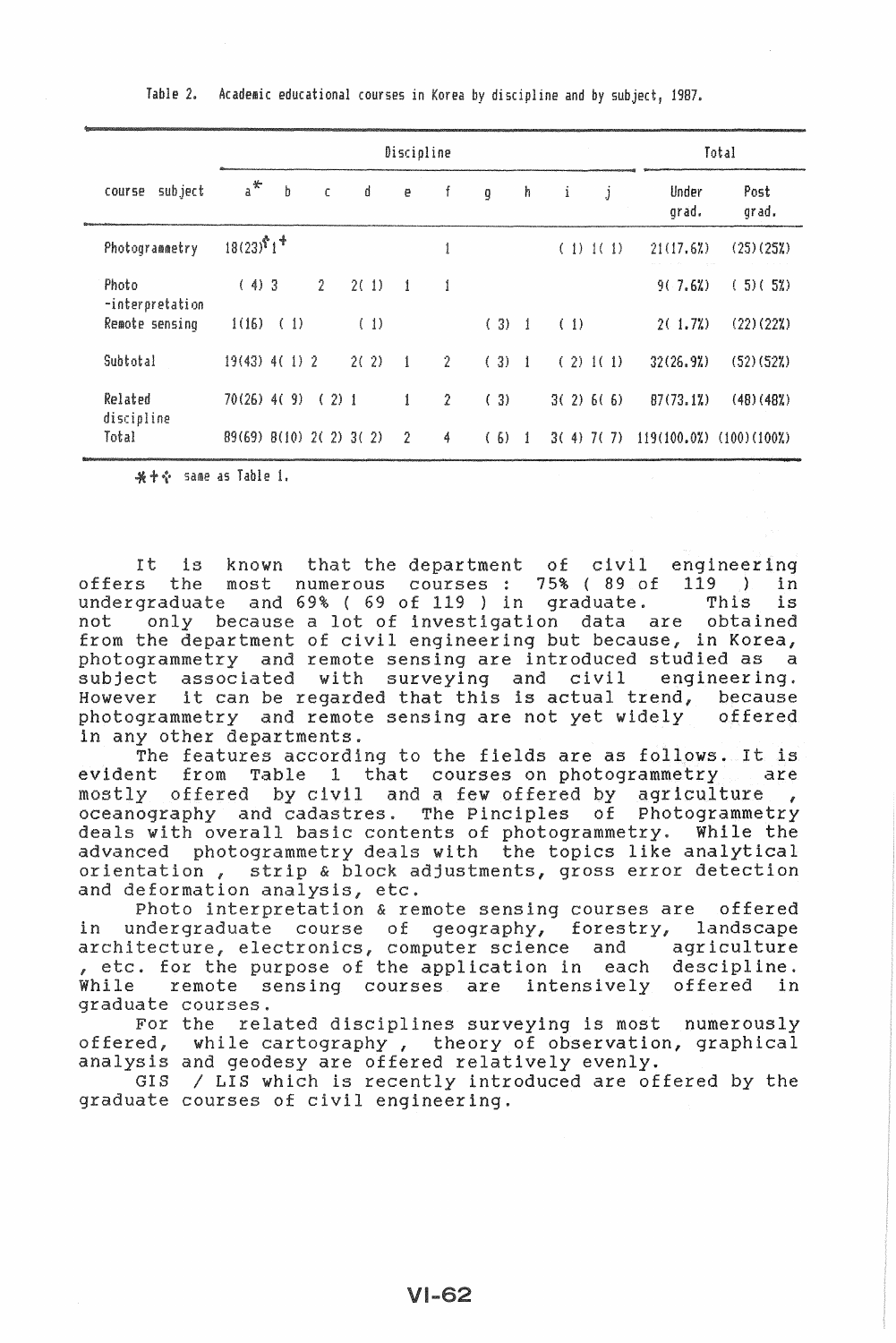#### III. TRAINING FOR PROFESSION

Nowadays in Korea, all of the national base maps such as  $1:5,000$  large-scale maps,  $1:25,000$  land use maps and  $1:50,000$ topographic maps are manufactured by aerial photogrammetric technology. The manufacturing works are carried out by NGI, Ministry of Construction, in coorperation with aerial survey companies. Besides these nation-wide mapping operations, aerial photos are needed so much in the fields of highway aerial photos are needed so much in the fields<br>construction, urban planning, complex river developi oject, etc. For the completion of these projects, there been tric continuous and growing demands of manpowers of specialist.

ainse:<br>Training for photogrammetric profession in practical affairs has been carried out by NGI through a short course This program is mainly oriented to the learning of

| Number | Subject                              | Required hours |  |  |  |
|--------|--------------------------------------|----------------|--|--|--|
|        | Introduction<br>Geodesy<br>to        |                |  |  |  |
| 2.     | Introduction<br>Photogrammetry<br>to | 16.            |  |  |  |
| 3.     | Cartography                          |                |  |  |  |
| 4.     | Photo - interpretation               | 14             |  |  |  |
| 5.     | Ground control survey                |                |  |  |  |
| 6.     | Aerial triangulation                 |                |  |  |  |
| 7.     | Theory of errors                     |                |  |  |  |
| 8.     | Principles of Plotter                |                |  |  |  |
| 9.     | Operation of plotter                 |                |  |  |  |
| 10.    | Coordinate plot                      |                |  |  |  |
| 11.    | Maintenance of instrument            |                |  |  |  |
| 12.    | Instrumental orientation exercise    | 24             |  |  |  |
| 13.    | Plotting operation exercise          | 34             |  |  |  |
| 14.    | Evaluation                           | 6              |  |  |  |

Table 3. Subjects of Photogrammetric Training Course at NGI( National Geography Institute ), Korea, 1987

Table 4. Trained persons through the HGI Program, Korea

|                                  | Year |       |     |   |         |                      |    |                |          |       |  |               |                                             |    |     |    |     |         |     |       |
|----------------------------------|------|-------|-----|---|---------|----------------------|----|----------------|----------|-------|--|---------------|---------------------------------------------|----|-----|----|-----|---------|-----|-------|
|                                  |      |       |     |   |         |                      |    |                |          |       |  |               |                                             |    |     |    |     |         |     |       |
| Persons                          |      | 66 67 | -69 |   | 70 71   | - 73                 | 75 | 76 77          |          | 78 79 |  | 80            | -81                                         | 82 | 83  | 84 | 85  | 86      | -87 | Total |
| Trained<br>persons               | 18.  | 10    | 16  |   | $16$ 18 | 14                   | 28 |                | 16 22 14 |       |  | $21 \quad 14$ | 17                                          | 23 | -20 | 20 | -20 | 10      | - 9 | 326   |
| Employed<br>by NGI               |      |       |     |   |         |                      |    |                |          |       |  |               | $3 \quad 9 \quad 2 \quad 2 \quad 3 \quad 3$ | 4  | -3  | -7 |     | $4 \t2$ |     | 44    |
| Employed by<br>aerial survey co. |      |       |     | 4 | -2.     | $\ddot{\phantom{1}}$ | З. | $\blacksquare$ |          |       |  |               |                                             |    |     |    |     |         |     | 12    |